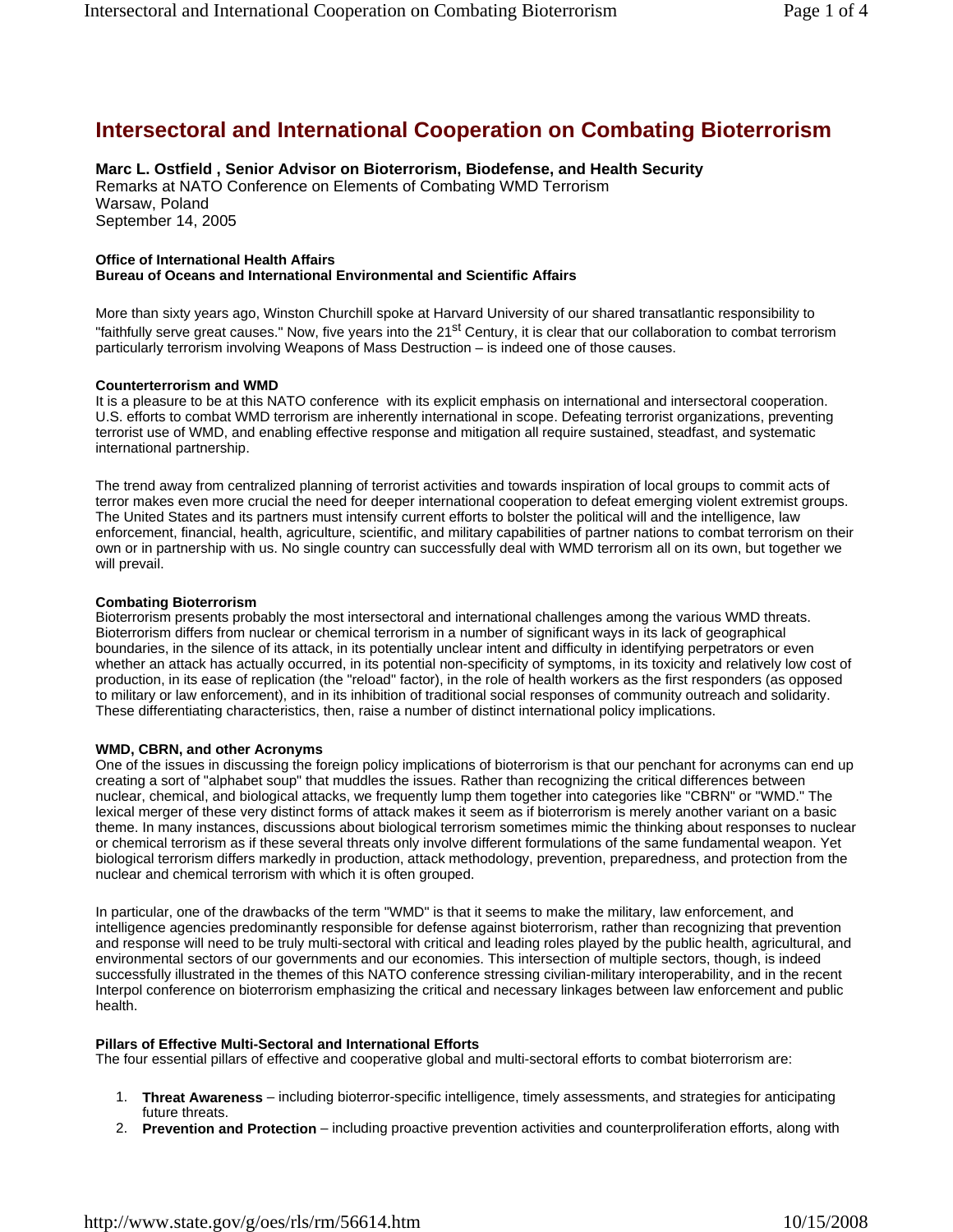critical infrastructure protection.

- 3. **Surveillance and Detection** including early detection and attack warning; disease diagnosis, identification, and the ability to discern unusual patterns of disease; epidemiological investigation to determine the extent and cause of the outbreak; laboratory testing to confirm the disease agent; provision of information regarding the outbreak to key stakeholders; attribution, and interdiction.
- 4. **Response and Recovery**  including response planning, provision of treatment and the ability to contain the outbreak through focused public health intervention, mass casualty care, risk communication, medical countermeasure development (drugs and vaccines) and distribution, decontamination, and recovery from the immediate and long-term effects of the outbreak.

Each of these elements requires input, skill, and guidance from a range of sectors including military, law enforcement, intelligence, public health, agriculture, environment, and science. And, to be effective, all of these elements require sustained cross-border collaboration.

#### **U.S. National and International Initiatives**

The United States has pursued a broad range of national and international programs and capabilities to combat bioterrorism and strengthen biodefense. Among our significant accomplishments, we have:

- Worked with the international community to strengthen global, regional and national programs to prevent, detect, and respond to bioterror attacks, through increased biosurveillance, international laboratory cooperation, strengthened protection of agriculture and food supply systems, and enhanced global mitigation and response capabilities. International initiatives include *bilateral counterterrorism efforts* incorporating collaboration on bioterrorism; U.S. multi-sectoral, ongoing work through the *G-8 Bioterrorism Experts Group*; the *Global Health Security Action Group* coalition of Health Ministers working together to combat bioterrorism; *international antiterrorism training* on WMD response; health security efforts under the auspices of *APEC*; and 30 different bilateral and multilateral science and technology agreements to facilitate international scientific exchange of research results.
- Continued strong U.S. support for the work programs of the Biological Weapons Convention focused on pathogen security, national legislation, disease surveillance, and scientific codes of conduct.
- Developed and enhanced diverse programs to limit the international proliferation of bioweapons expertise and facilities.
- Supported other nations in developing strategies to manage the consequences of a bioterrorist attack, most recently in our collaboration with Greece in the preparations for the Olympic Games in Athens.
- z Designed and implemented multi-nation exercises such as *Silent Twilight* and *Global Mercury* to improve global bioterrorism response communication and cooperation.
- Established the BioWatch program, a network of environmental sensors to detect biological weapons attacks against major cities in the United States.
- Initiated new programs to secure and defend U.S. agriculture and food systems against biological contamination.
- Increased funding thirty-fold for U.S. Government-funded bioterrorism-related research.
- Supported development of the World Health Organization's Global Smallpox Vaccine Reserve contributing 20 million doses (the largest single contribution) to this important international stockpile.
- Launched and funded Project BioShield in the U.S. to speed the development and acquisition of new medical countermeasures against bioterrorism.

#### **U.S. and Europe: Differing Perceptions of Bioterror Threat**

In my international travels, I often hear skepticism about U.S. perceptions of the threat of bioterrorism or of the needed actions. The degree to which bioterrorism is seen to be a significant security threat affects our individual and collective willingness to invest resources in biodefense. And the nature of each other's threat assessment will help structure the kinds of programs put in place to defend against bioterrorism.

Of course it is not necessary for the United States and Europe to have identical perceptions and assessments of the threat of bioterrorism in order to collaborate successfully. History is full of situations where parties with differing perceptions or objectives have worked together on common interests and goals. Because combating bioterrorism is too inherently international a problem for any one nation or sector to solve alone, it is vital that we identify those areas where we do agree and build programs from there. We need to acknowledge that assessing the threat – not to mention coming to some agreement on the assessment – is complicated both by the (very fortunate) paucity of actual historical or intelligence information regarding bioterrorism, and by the limitations that we would face in using such information even if we had it.

NATO is already well underway in fostering this transatlantic collaboration on combating bioterrorism. Since 2002 when NATO's Prague Summit developed the Defense Against Weapons of Mass Destruction Initiative, NATO has created five specific initiatives to help deal with chemical and biological weapons, including a deployable nuclear, biological, and chemical (NBC) analytical laboratory; an NBC event response team; a virtual center of excellence for NBC weapons defense; a NATO biological and chemical defense stockpile; and a disease surveillance system. These initiatives help strengthen our combined abilities to thwart the threat of bioterrorism. Recognizing the intersection of military and civilian